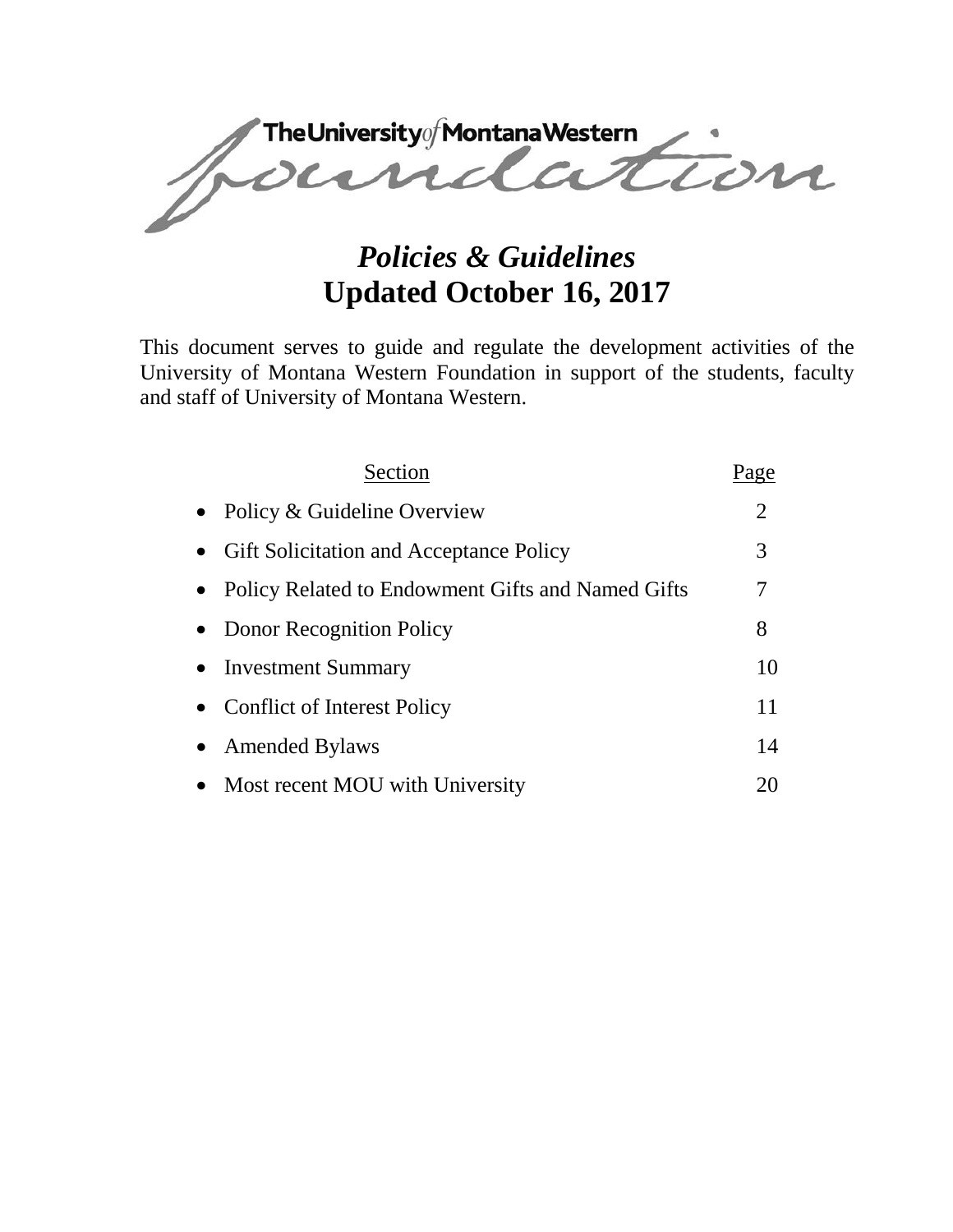# **Policy & Guideline Overview**

To ensure the integrity of fundraising activities, the following policies and guidelines have been adopted by the Board of Directors of the University of Montana Western Foundation. These policies and guidelines may be revised by the Foundation Board of Directors as needed on an ongoing basis.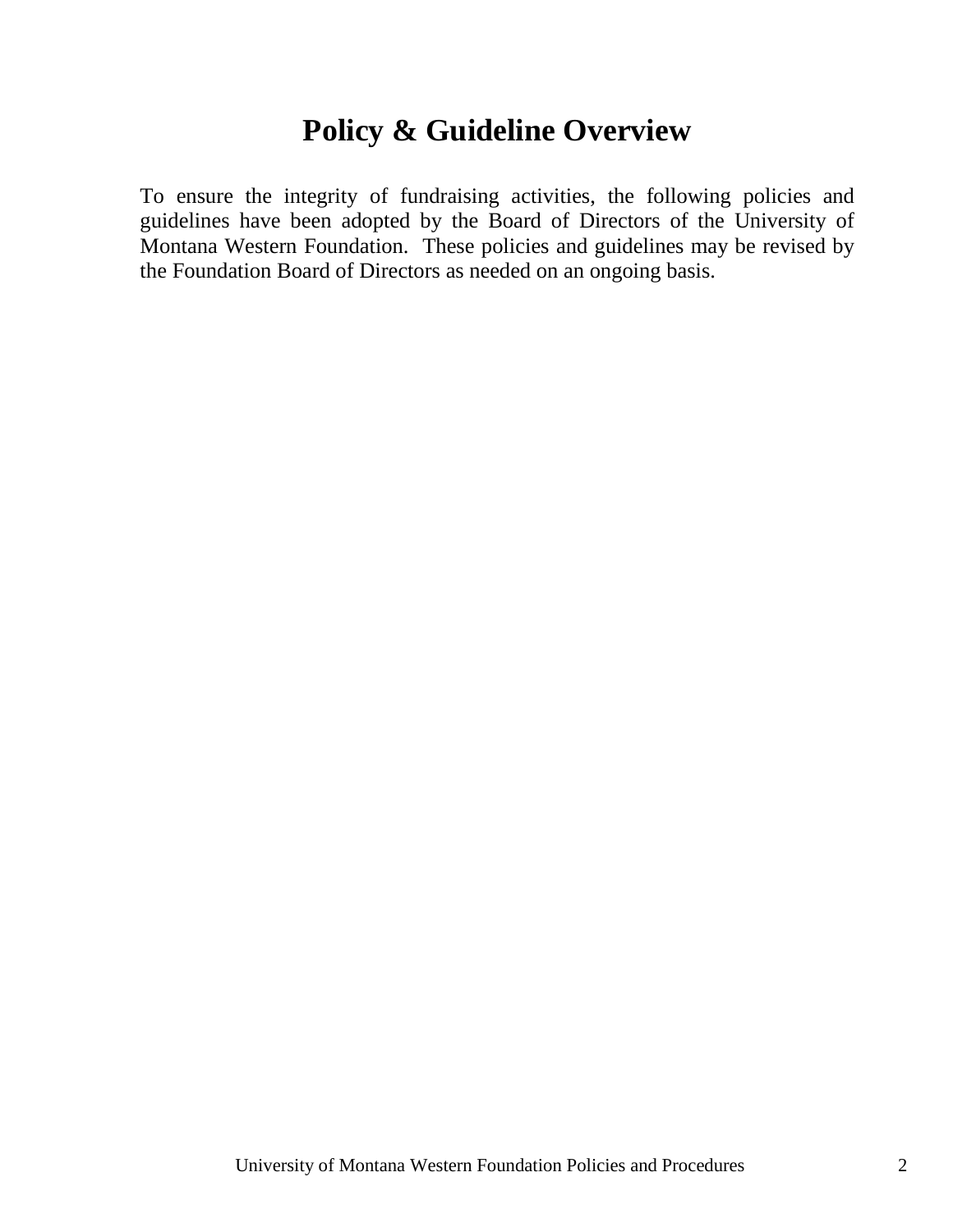# **Gift Solicitation & Acceptance Policy**

### **OVERVIEW**

To ensure the orderly acceptance and transfer of charitable gifts to the University of Montana Western Foundation, the gift acceptance policy has been developed.

## **BACKGROUND AND AUTHORITY**

The objective of the University of Montana Western Foundation is to encourage, accept, and hold gifts made to the foundation for the purpose of advancing the welfare and development of University of Montana Western and to aid it in carrying out its commitment to provide educational opportunities.

The board of the University of Montana Western Foundation has authority over policies and procedures for all fund-raising activities and acceptance of all gifts and grants from non-governmental sources. With certain exceptions noted herein, such authority has been delegated to the foundation's president and Executive Director or designees. The Board of Directors retains the power of final approval of the policies and procedures that govern all fund-raising activities and for special board decisions as are required by these policies and procedures.

# **SOLICITING CHARITABLE CONTRIBUTIONS**

In soliciting charitable contributions, no staff member or representative of the University of Montana Western or of the University of Montana Western Foundation is authorized to commit the foundation or university to an agreement which is in conflict with the university's or foundation's mission, vision, established policies and procedures, or which compromises in any manner the position of any office or department in the performance of its assigned responsibilities.

Any member of the University of Montana Western faculty or administrative staff who wishes to seek a grant or other contribution of any kind from an individual, corporation, foundation, or other non-governmental agency for the purpose of continuing, enlarging, or initiating a university approved program, project or activity, should coordinate such solicitation effort from its inception with the foundation's Executive Director or her/his designee.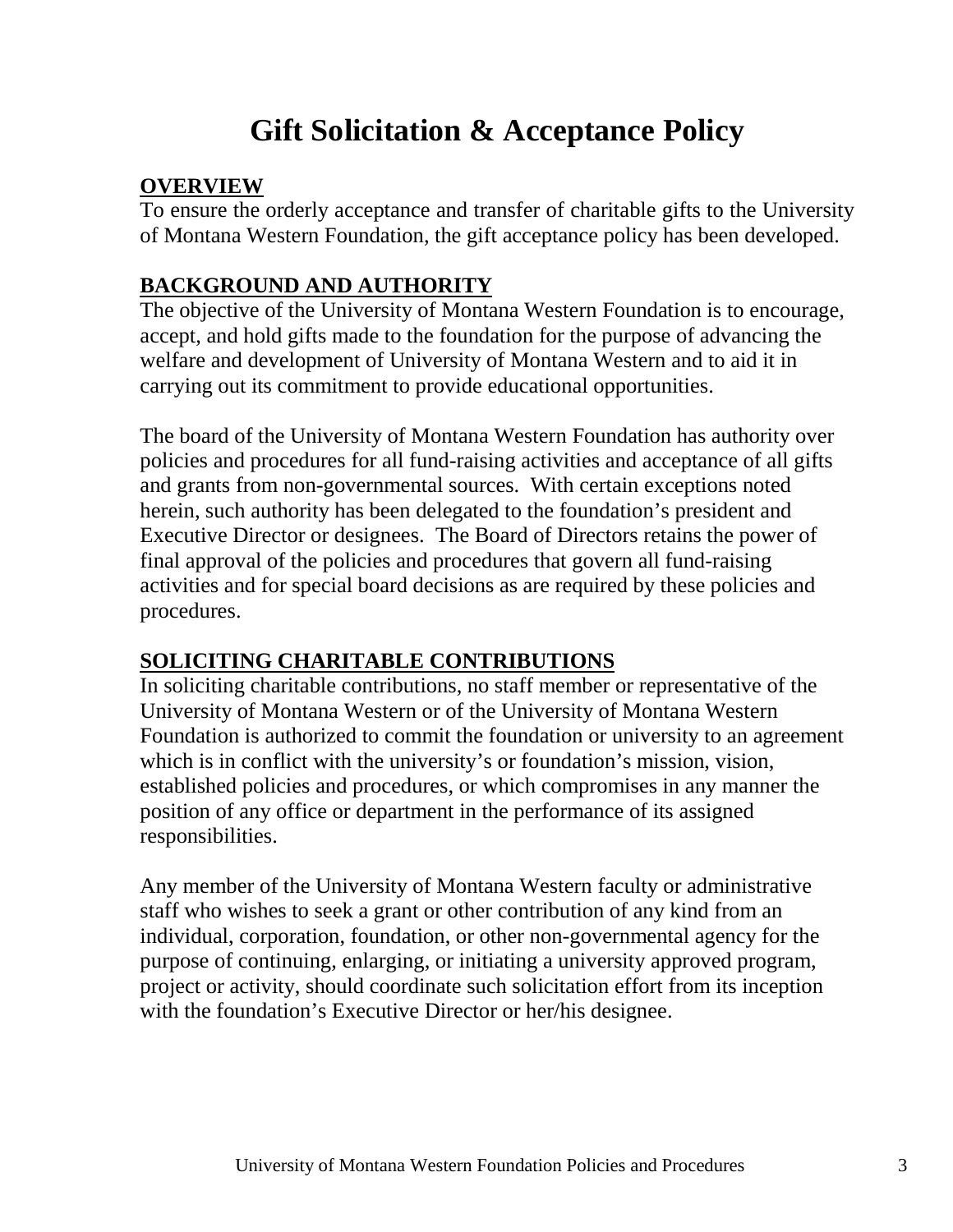### **TYPES OF GIFTS**

Types of gifts accepted by the University of Montana Western Foundation include:

- Cash
- Securities/mutual funds/IRA's/bonds or other fixed income investments
- Real estate/real property
- Personal property
- Grants from private and public sources
- Annuities
- Trusts
- Wills/bequests
- Insurance
- Royalties
- Patents/copy rights
- In-kind services and products
- Businesses/companies/corporations
- Other assets of value

Any one of these gifts or a combination of these types of gifts may be used to create a current or deferred gift. Gifts are invested within policy guidelines of the University of Montana Western Foundation.

## **APPROVAL OF GIFTS**

Acceptance of one or more of the types of gifts listed above may, from time to time, require approval from the board of directors or an assigned sub-committee designated for that purpose. The board of directors may be called upon to evaluate and ultimately approve or decline the acceptance of any particular gift.

Acceptance of real estate gifts, gifts of personal property or royalties may require appraisals, environmental studies, deed or title searches or tax liability inquiries before approval is given to accept a gift. Typically, the donor assumes the expense of such appraisals and/or studies, but, in some instances, the University of Montana Western Foundation may assist a donor in the funding of these activities. The philosophy guiding this process and committee is to be prompt and grateful to donors, but also prudent and judicious concerning foundation liabilities.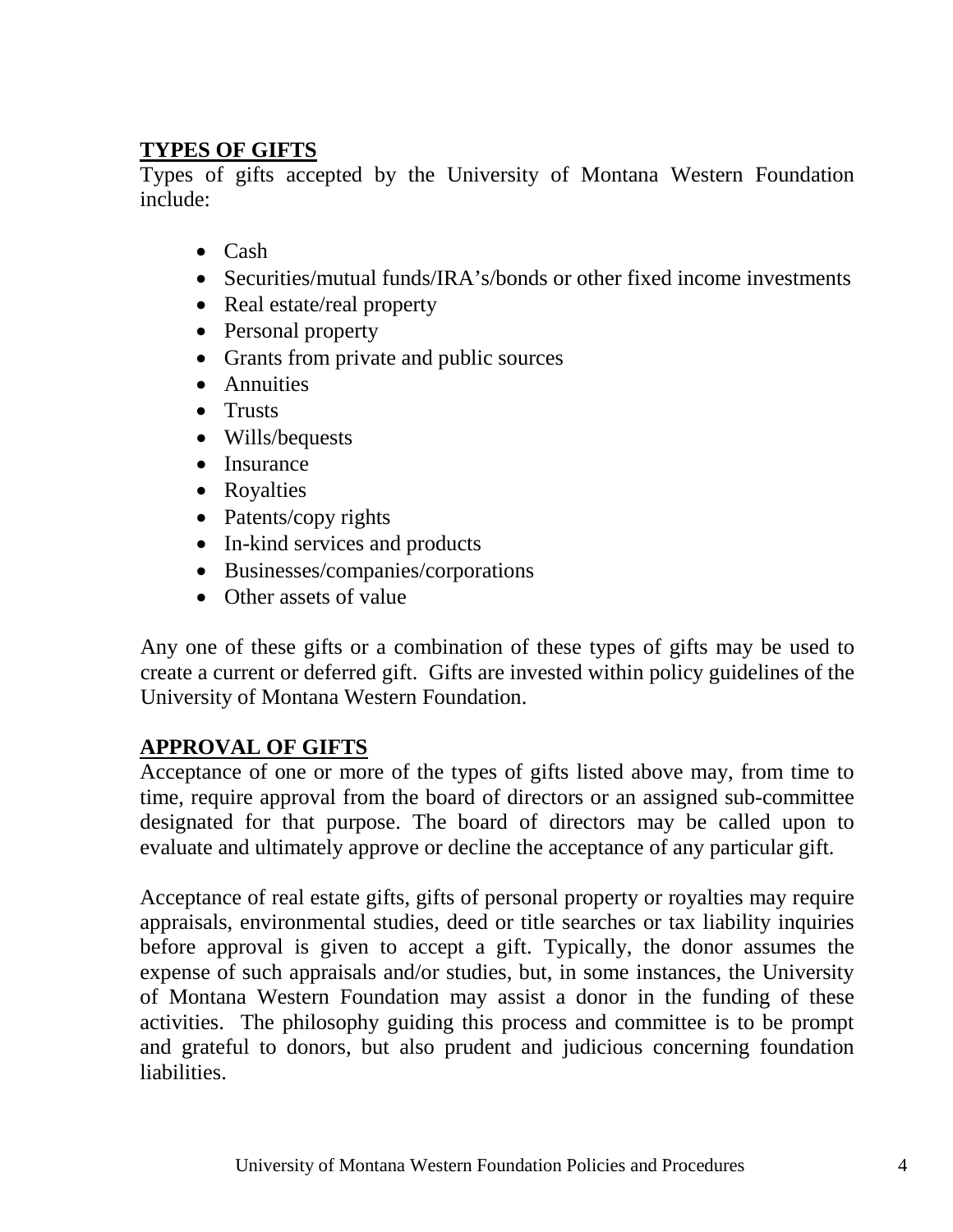## **GIFT DOCUMENTATION**

Appropriate documentation must be secured before a gift is recorded. Acceptable documentation may include:

- Donor gift/pledge form
- Letter of intent from donor or designated representative
- Copy of trust document
- Copy of annuity document
- Copy of Will
- Copy of insurance policy
- Deed, legally processed and deeded to the University of Montana Western Foundation
- Receipt of gift (including cash, check, securities, real property, etc.)
- Other method which may be approved by the board of trustees

All personal gift records identifying a donor will be treated with professional discretion and will be subject to the normal listings and uses of the foundation. Gift records of donors requesting confidentiality or anonymity will be recorded with such confidentiality. However, the foundation Executive Director or treasurer may disclose such information or documentation as authorized by such a donor or as may be required by law.

## **GIFT VALUATION**

*Gift in-kind donations* will be acknowledged by item description, date and recipient of gift. IRS regulations do not allow us to value gift in kind donations. It is the donor's responsibility to properly value a gift. They can retain our acknowledgment as verification of the donation. Gifts of in-kind services will be recognized through acknowledgement but are not taxdeductible. It is the donor's responsibility to consult their tax advisor as to the tax benefit of the donation.

*Gifts of securities* will be valued at the average of the high and low market value on the day they are signed over to University of Montana Western Foundation. Gifts of mutual funds will be valued at the market value at the end of the business day on the day they are signed over to the foundation.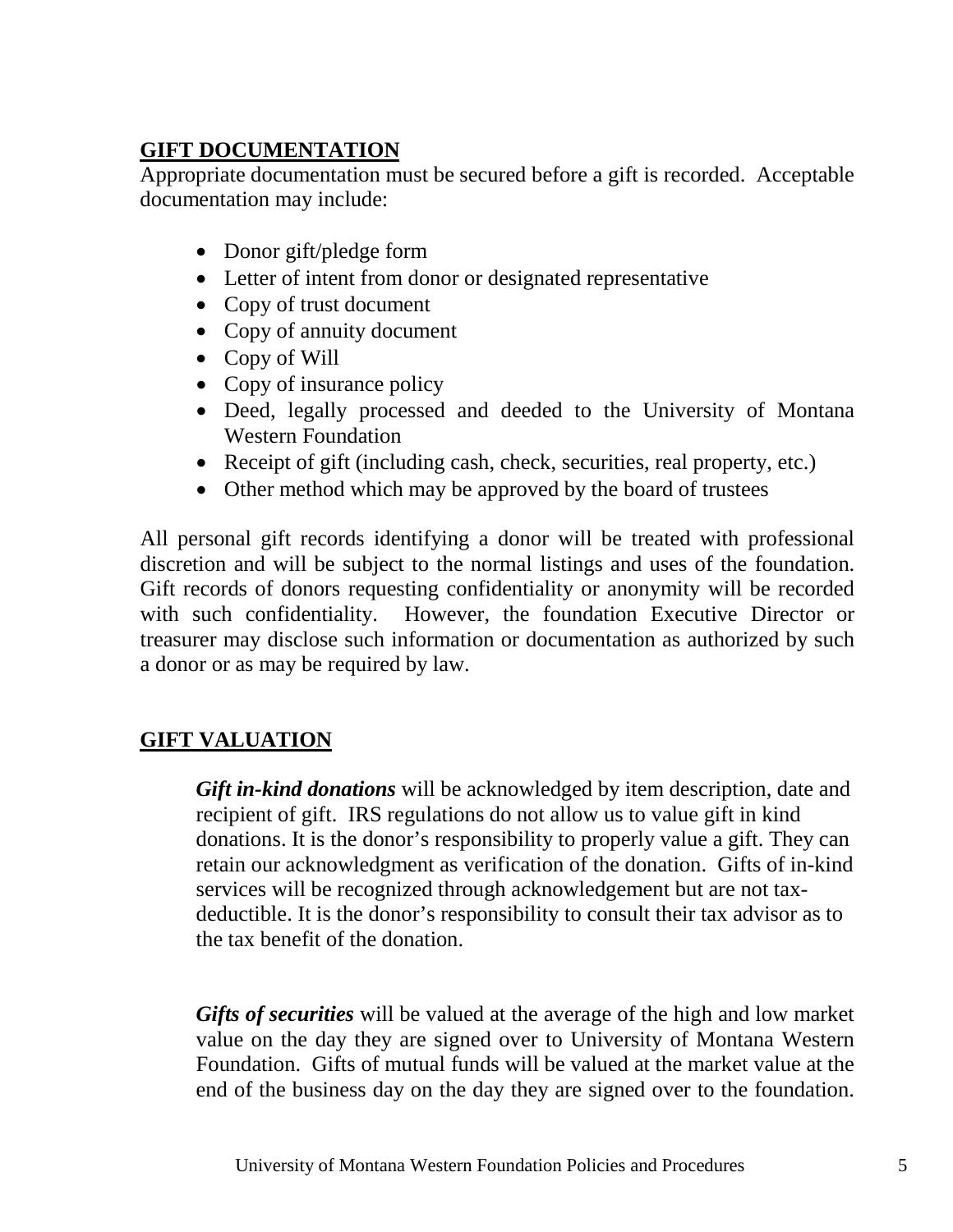Neither losses nor gains subsequent to the date of gift or realized by the foundation's sale of securities, nor brokerage fees or other expenses associated with the transaction will affect the reported value of publicly traded securities or mutual funds. The value of closely held stock will be recorded at the value after liquidation.

*Gifts of real property and personal property* will be valued at the fair market value placed on them by an independent, qualified appraiser. The process used to value in-kind gifts of products (above) will be used to value small gifts of real and personal property with apparent value of less than \$5,000.

*Gifts of businesses, companies or corporations* may be valued using a variety of methods. Such gifts values will be calculated, defined and authorized by the executive committee of the University Of Montana Western Foundation Board Of Directors or an appropriate sub-committee of the board of directors.

*Gifts of insurance* may be accepted as long as the foundation is named both the owner and beneficiary of the policy. The Foundation reserves the right to keep the policy in place or redeem it for its cash value.

### **LIQUIDATION OF GIFTS**

The board of directors has the authority to liquidate any gift of real property, personal property, securities, insurance or other gifts as it deems appropriate and prudent. Exceptions to this policy may be made before a gift is accepted. Cash secured from the liquidation of these gifts will be assigned to the initiative selected by the donor, or if the gift is unrestricted the funds will be allocated under the direction of the board of directors.

### **ADMINISTRATIVE FEES**

To ensure the professional management and sustainability of the University of Montana Western Foundation in its support of the University of Montana Western, any gift may be assessed an administrative and/or management fee. Administrative fees partially recover a portion of the costs incurred in raising and managing gifts and investments.

### **Management Fee**

A management fee shall be charged to the Individual Endowments in order to fund the Foundation Operations. This fee from the endowments shall be based on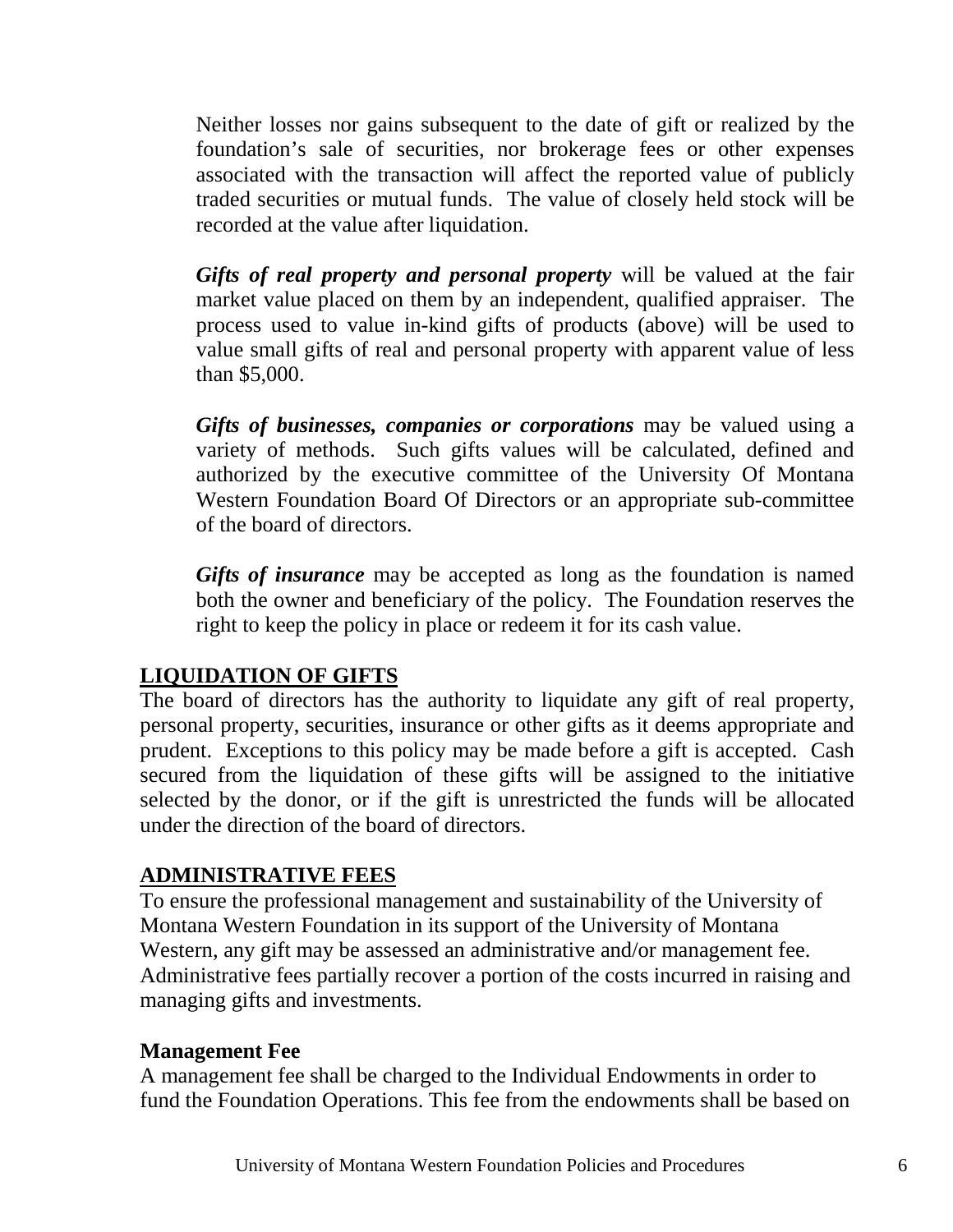the average of the quarterly individual endowments balances during the past eighteen months. This fee will be calculated on June 30 each year and will be based on no more than 1% of the stated average above. Upon completion of the Foundation's annual audit the Foundation shall consider the impacts of any proposed adjustments on the calculation of the management fee. If the Finance & Investment committee proposes an adjustment to the management fee the amount of the adjustment shall be allocated back to the Individual Endowments impacted by the original management fee on a prorated basis.

Should the management fee charged in any year be in excess of Total Proposed Revenue based on the 12 month budget, the excess will be used to establish and unrestricted board designated reserve fund. The Foundation Board may determine through formal action to contribute all, or a portion, of the amounts accumulated in the reserve fund or to continue to hold and accumulate amounts in the reserve fund for purposes as the Board determines are necessary.

### **Gift Service Fee**

- Endowment gifts: A one-time 5% gift service fee is assessed on the value of and deducted from the gift.
- Deferred gifts: A one-time 5% gift service fee is assessed at the time the gift is sold or matures, regardless of designation.
- Real Estate Gifts: A one-time 10% gift service fee is assessed at the time the gift is sold or matures, regardless of designation.
- Stock, and Insurance Policy gifts: A one-time 5% gift service fee is assessed at the time the gift is sold or matures, regardless of designation.

# **Policy Related to Endowment Gifts & Named Gifts**

#### **OVERVIEW**

To ensure the responsible and prudent management of assets, the University of Montana Western Foundation Board of Directors endorses the following protocols related to endowment gifts and named gifts.

#### **MEMORANDUM OF UNDERSTANDING**

To ensure that the intent and the spirit of a donor's gift for endowment purposes are honored and preserved, a contractual agreement will be completed for each named endowed fund established for the University of Montana Western.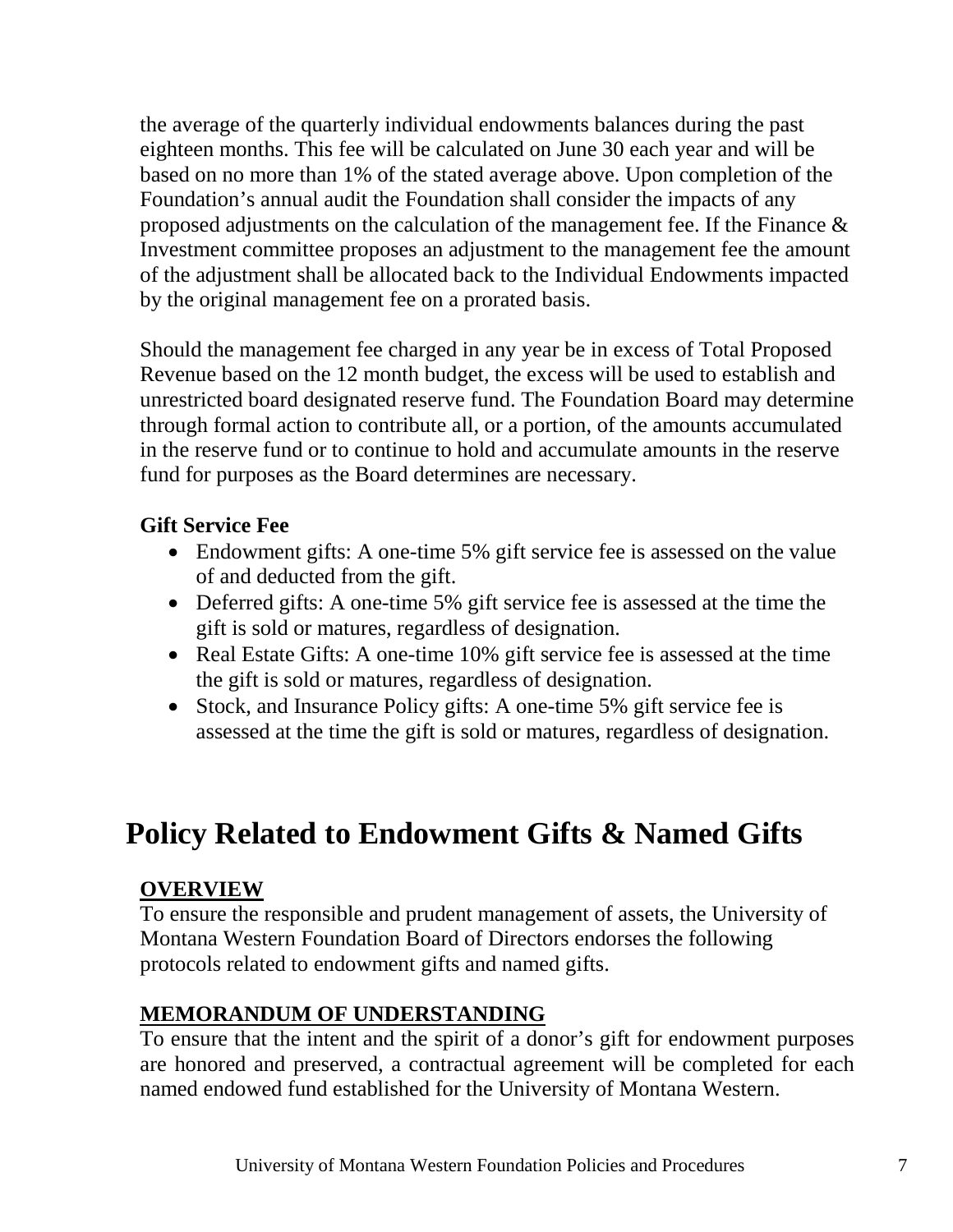The document will contain information including: (1) who made the gift, (2) the purpose for the gift, (3) how the gift was made, (4) direction of the annual distribution from the endowment fund, (5) information related to University of Montana Western Foundation and its investment management policies, and (5) permission from the donor(s) to share the news of their gift with others as to inspire others to make similar gifts to the university.

#### **NAMED ENDOWED FUNDS**

Gifts made for endowment purposes must satisfy the policy and guidelines of this document and the existing policy and guidelines of the University of Montana Western Foundation, and, when necessary, will be subject to the approval of the university or Board of Regents, as applicable. A minimum of \$5000 must be initially invested to create a named endowment fund.

#### **CAPITAL NAMING GIFT OPPORTUNITIES**

Named gift opportunities for capital initiatives will be coordinated with university leadership. Foundation staff, in cooperation with university leaders, is responsible for determining the final dollar values placed on any named gift opportunity. The naming of state property must be approved by the Montana Board of Regents.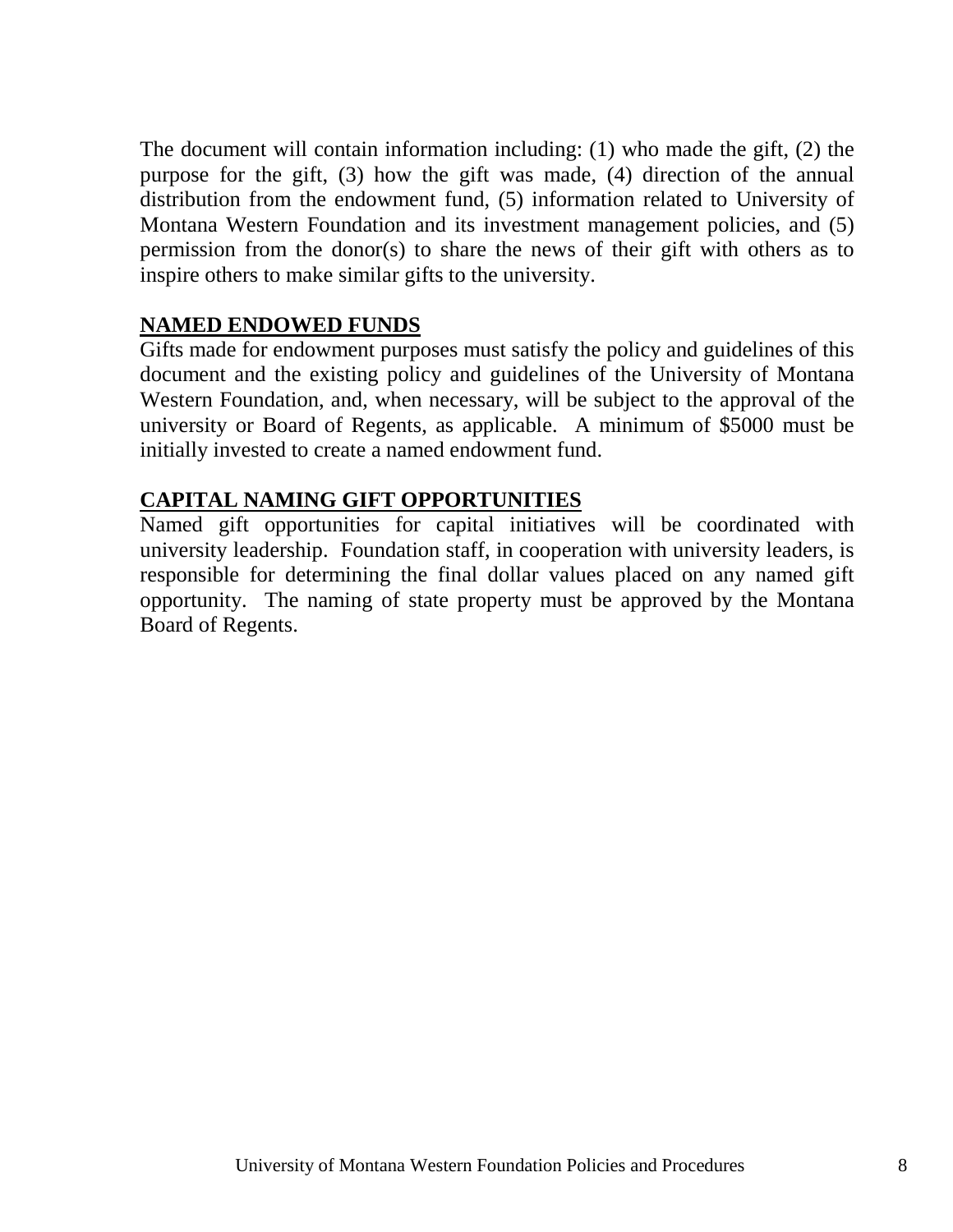# **Donor Recognition Policy**

#### **OVERVIEW**

To foster goodwill, express its sincere gratitude and create life-long friends for UMW, the following policy is established. The University Of Montana Western Foundation Board Of Directors or an assigned sub-committee will oversee this policy. The board of directors reserves the right to alter the policy as circumstances warrant.

Recognition of donors is essential to the success of the University of Montana Western Foundation's advancement efforts. It is critical to thank donors promptly for their gifts in a manner appropriate to the size of their gifts and consistent with their personal wishes. The guiding principle of all donor recognition endeavors is to abide with donors' wishes for recognition or anonymity. Initial recognition sets the stage for continuing correspondence and involvement with the donor, thus establishing a mutually satisfying relationship between the donor and the foundation/university. Donors who are given opportunities to join in foundation, alumni, and university activities are often the best sources for future gifts.

#### **ANNUAL FUND**

A university-wide gift recognition policy will assure consistency in honoring donors and establish the acknowledgment responsibility for the various steps in the recognition process. The objective of this annual gift recognition policy is to honor as many donors publicly as possible, in order to appropriately recognize them for their generosity, and in the hope that doing so will inspire and motivate others to be engaged in the life of the institution.

#### **OVERVIEW**

The foundation is to be promptly notified of all gifts received by the University.

All gifts will be recorded in the foundation database. All donors will receive the following benefits and acknowledgments: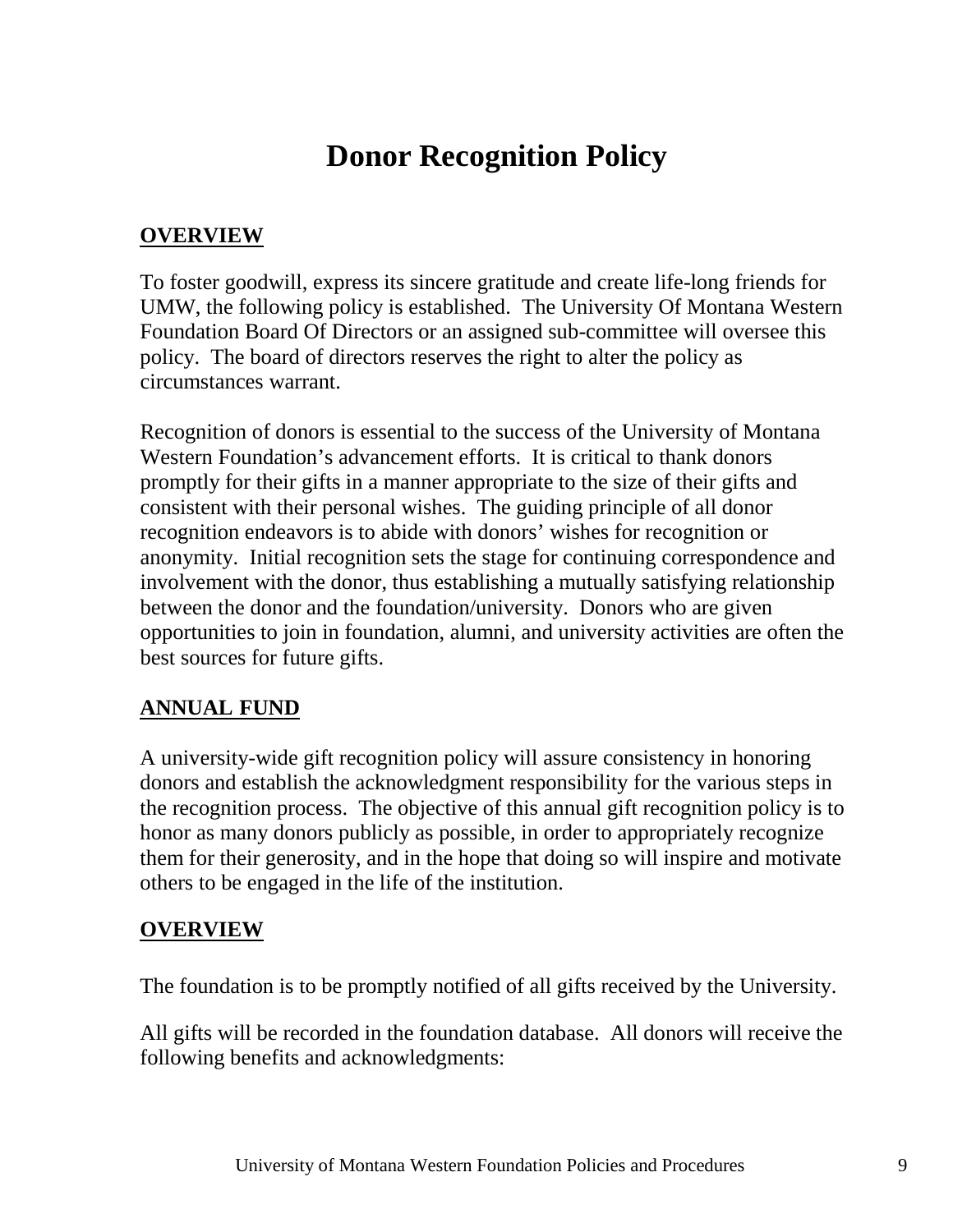- Listing in the annual report
- Gift acknowledgement letter from a foundation representative
- Acknowledgment from the recipient department or program if applicable

Recognition of donors of gifts of \$1,000 and above may be more extensive, and may include a gift acknowledgement letter from the university chancellor, permanent recognition, publicity, invitation to events, and other honors at the discretion of the foundation, the university and/or the recipient college or department.

## **DEFERRED GIFT RECOGNITION PROGRAM**

Anyone who provides written documentation of a deferred gift will become a member of the Beardsley Society. Names of Beardsley Society members will be published annually in the Honor Roll of Donors.

## **MAJOR GIFTS**

Major gift donors and prospects will receive recognition and stewardship as outlined in the annual fund section (above). Additionally, the assigned foundation contact will develop a personalized recognition and stewardship plan which supplements the standard foundation recognition process. The plan will focus on the nature of the gift, the donor's connection to the university and other personal factors. The plan will be coordinated and implemented by appropriate foundation staff members, university leaders and community volunteers.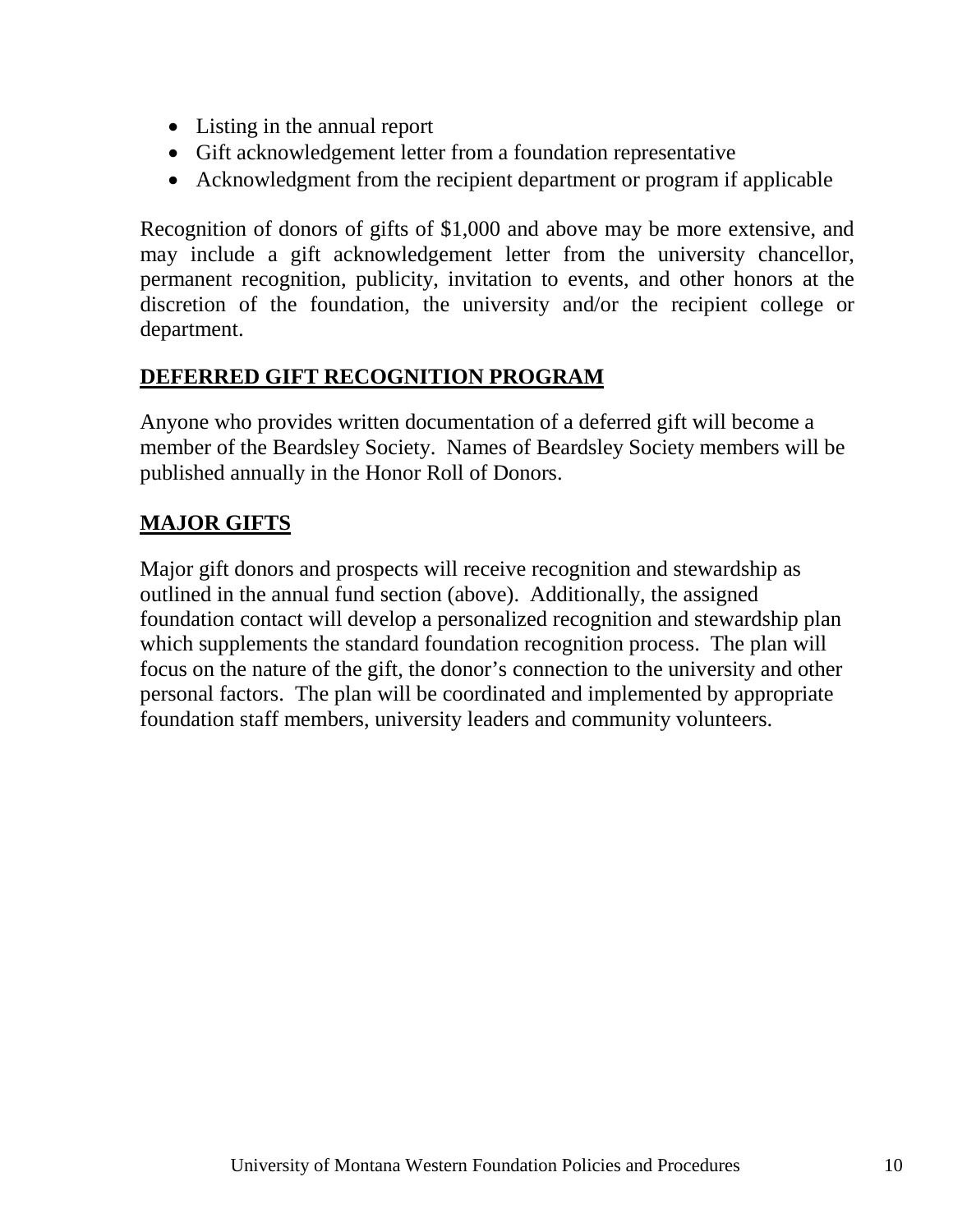# **Investment Policy** *Summary of Investment Objectives*

#### INVESTMENT PHILOSOPHY

#### **A.**Strategy

The Investment Committee understands the long-term nature of the UNIVERSITY OF MONTANA WESTERN FOUNDATION and believes that investing in assets with higher return expectations outweighs their short-term volatility risk. As such, the objective will be defined as Balanced. This objective incorporates a balanced emphasis between current income and longer‐term capital appreciation. Assets are primarily invested in equity and fixed‐income securities with a moderate to strong emphasis on capital appreciation and current income.

#### **B.** Asset Allocation

Asset allocation will likely be the key determinant of UMW FOUNDATION's returns over the long-term. Therefore, diversification of investments across multiple asset classes that are not similarly affected by economic, political, or social developments is highly desirable. A globally diversified portfolio includes assets with low correlations of returns that should reduce the variability of returns across time. In determining the appropriate asset allocation, the inclusion or exclusion of asset categories shall be based on the impact to the total portfolio, rather than judging each of the asset categories alone.

The target asset allocation should provide an expected total return equal to or greater than the primary objective of the Foundation, while avoiding undue risk concentrations in any single asset class or category, thus reducing risk at the overall portfolio level. To achieve these goals, the asset allocation will be set with the following target percentages and within the following ranges:

#### **General Asset Allocation Guidelines:**

|                           | <b>Asset</b>      | <b>Minimum</b> |
|---------------------------|-------------------|----------------|
|                           | <b>Allocation</b> | and            |
|                           | <b>Target</b>     | <b>Maximum</b> |
|                           | Range             | Range          |
| <b>Cash Equivalents</b>   | 3%                | $0 - 10%$      |
| <b>Fixed Income</b>       | 31%               | 20-50%         |
| <b>Equities</b>           | 40%               | 30-60%         |
| <b>Real Assets</b>        | 10%               | $0 - 20%$      |
| <b>Alternative Assets</b> | 16%               | $0 - 25%$      |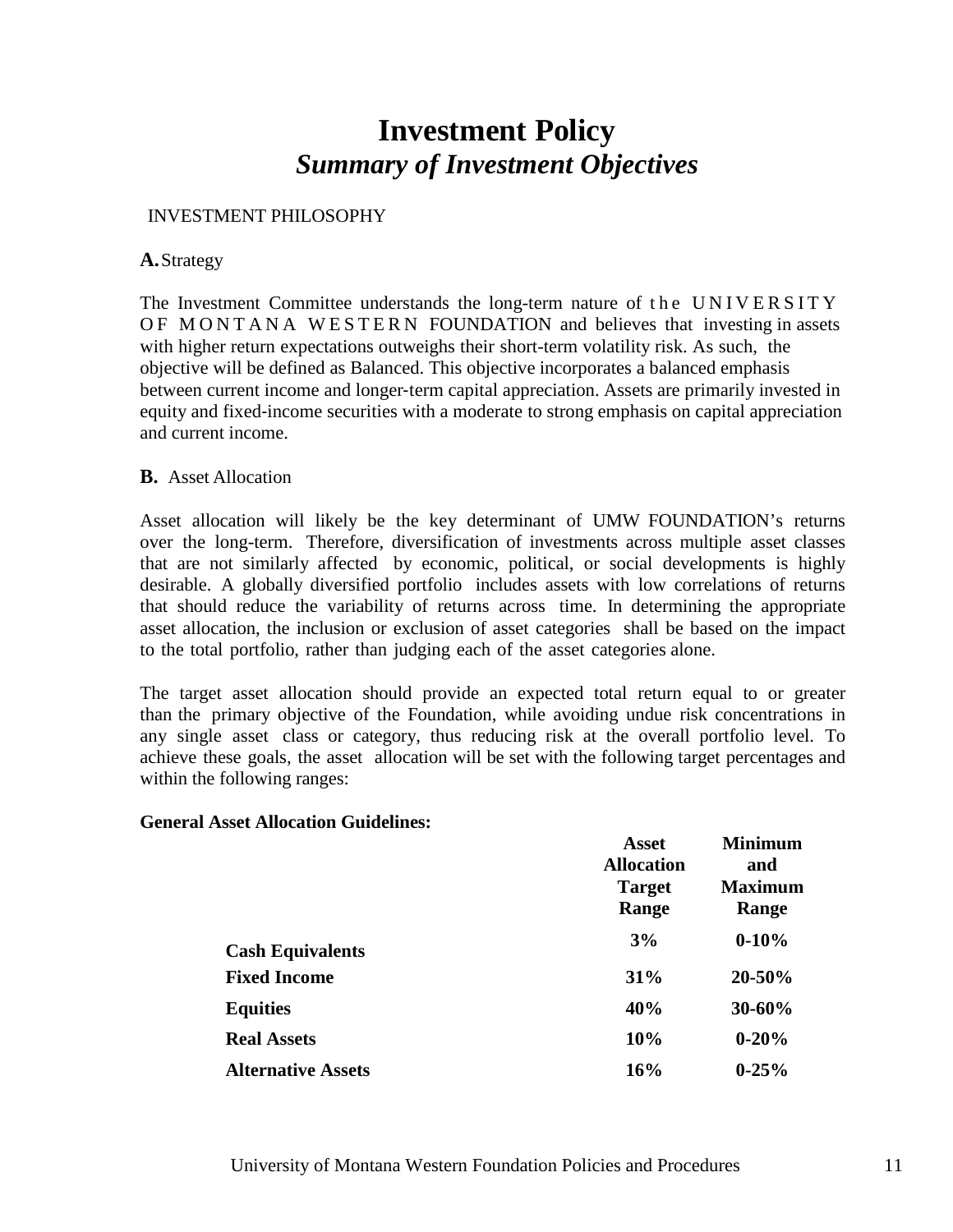# **Conflict of Interest Policy**

#### **Conflict of Interest Policy for the University of Montana Western Foundation**

The purpose of the following policy and procedures is to complement the University of Montana Western Foundation bylaws to prevent the personal interest of staff members, board members, and volunteers from interfering with the performance of their duties to, or result in personal financial, professional, or political gain on the part of such persons at the expense of or its Members, supporters, and other stakeholders.

#### **Definitions**

*Conflict of Interest (*also Conflict) means a conflict, or the appearance of a conflict, between the private interests and official responsibilities of a person in a position of trust. Persons in a position of trust include staff members, officers, and board members of the University of Montana Western Foundation. *Board* means the Board of Directors. *Officer* means an officer of the Board of Directors. *Volunteer* means a person -- other than a board member -- who does not receive compensation for services and expertise provided to the University of Montana Western Foundation and retains a significant independent decisionmaking authority to commit resources of the organization. *Staff Member* means a person who receives all or part of her/his income from the payroll of the University of Montana Western Foundation or University of Montana Western. *Member* means a Member of the University of Montana Western Foundation which shall be a state association of nonprofit organizations that represent a statewide and multi-sector or subsector 501 (c )(3) constituency with a diverse range of corporate identities, or a regional association of nonprofit organizations that represent a specific region within a state or multi-state geographic area and a multi-sector or subsector constituency with a diverse range of corporate identities. *Supporter* means corporations, foundations, individuals, 501(c)(3) nonprofits, and other nonprofit organizations who contribute to .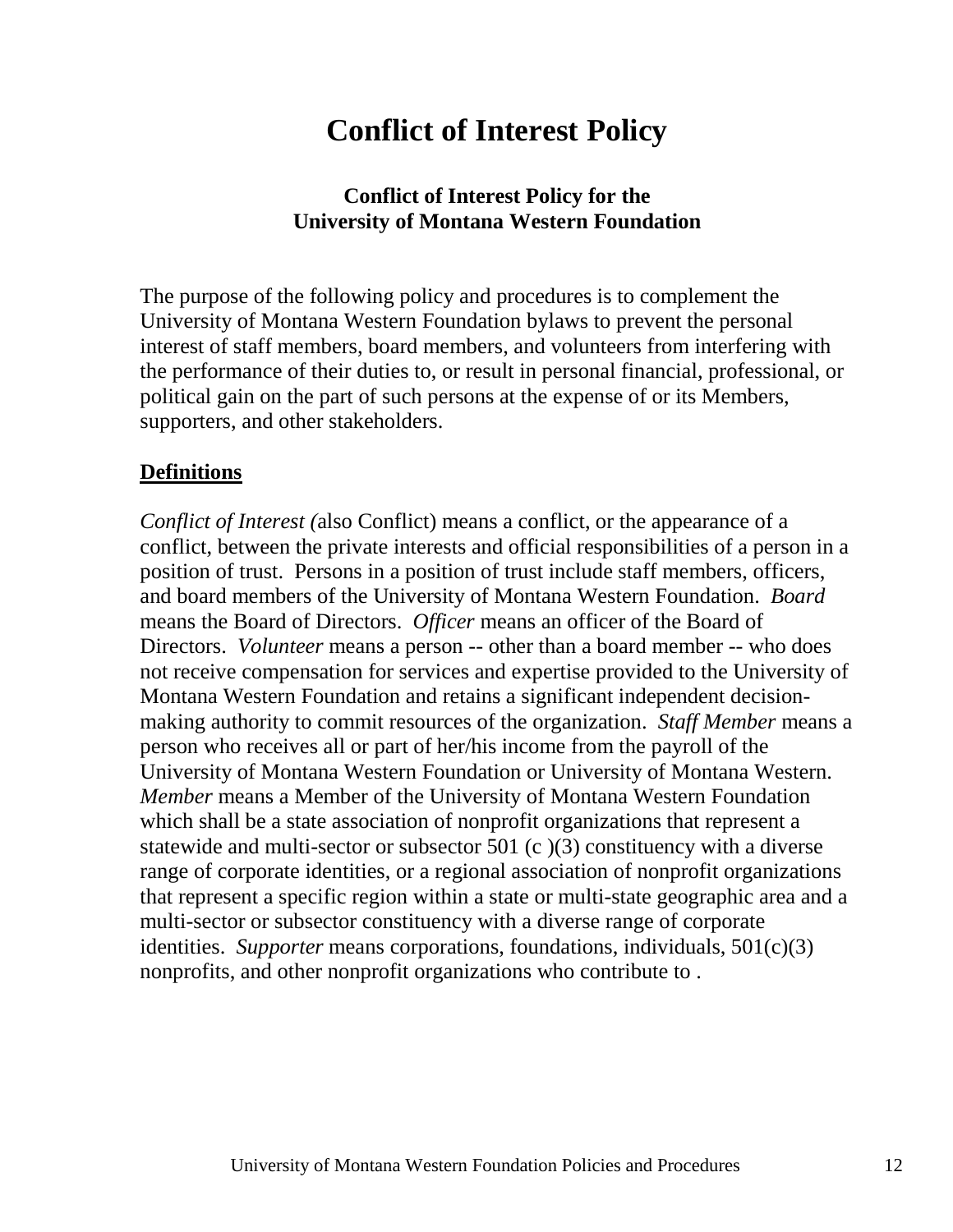### **POLICY AND PRACTICES**

- 1. Full disclosure, by notice in writing, shall be made by the interested parties to the full Board of Directors in all conflicts of interest, including but not limited to the following:
	- a. A board member is related to another board member or staff member by blood, marriage or domestic partnership.
	- b. A staff member in a supervisory capacity is related to another staff member whom she/he supervises.
	- c. A board member or their organization stands to benefit from a transaction or staff member of such organization receives payment from any subcontract, goods, or services other than as part of her/his regular job responsibilities or as reimbursement for reasonable expenses incurred as provided in the bylaws and board policy.
	- d. A board member's organization receives grant funding from the University of Montana Western Foundation.
	- e. A board member or staff member is a member of the governing body of a contributor to the University of Montana Western Foundation.
	- f. A volunteer working on behalf of the University of Montana Western Foundation who meets any of the situations or criteria listed above.
- 2. Following full disclosure of a possible conflict of interest or any condition listed above, the Board of Directors shall determine whether a conflict of interest exists and, if so the Board shall vote to authorize or reject the transaction or take any other action deemed necessary to address the conflict and protect the University of Montana Western Foundation's best interests. Both votes shall be by a majority vote without counting the vote of any interested director, even if the disinterested directors are less than a quorum provided that at least one consenting director is disinterested.
- 3. An interested Board member, officer, or staff member shall not participate in any discussion or debate of the Board of Directors, or of any committee or subcommittee thereof in which the subject of discussion is a contract, transaction, or situation in which there may be a perceived or actual conflict of interest. However, they may be present to provide clarifying information in such a discussion or debate unless objected to by any present board or committee member.